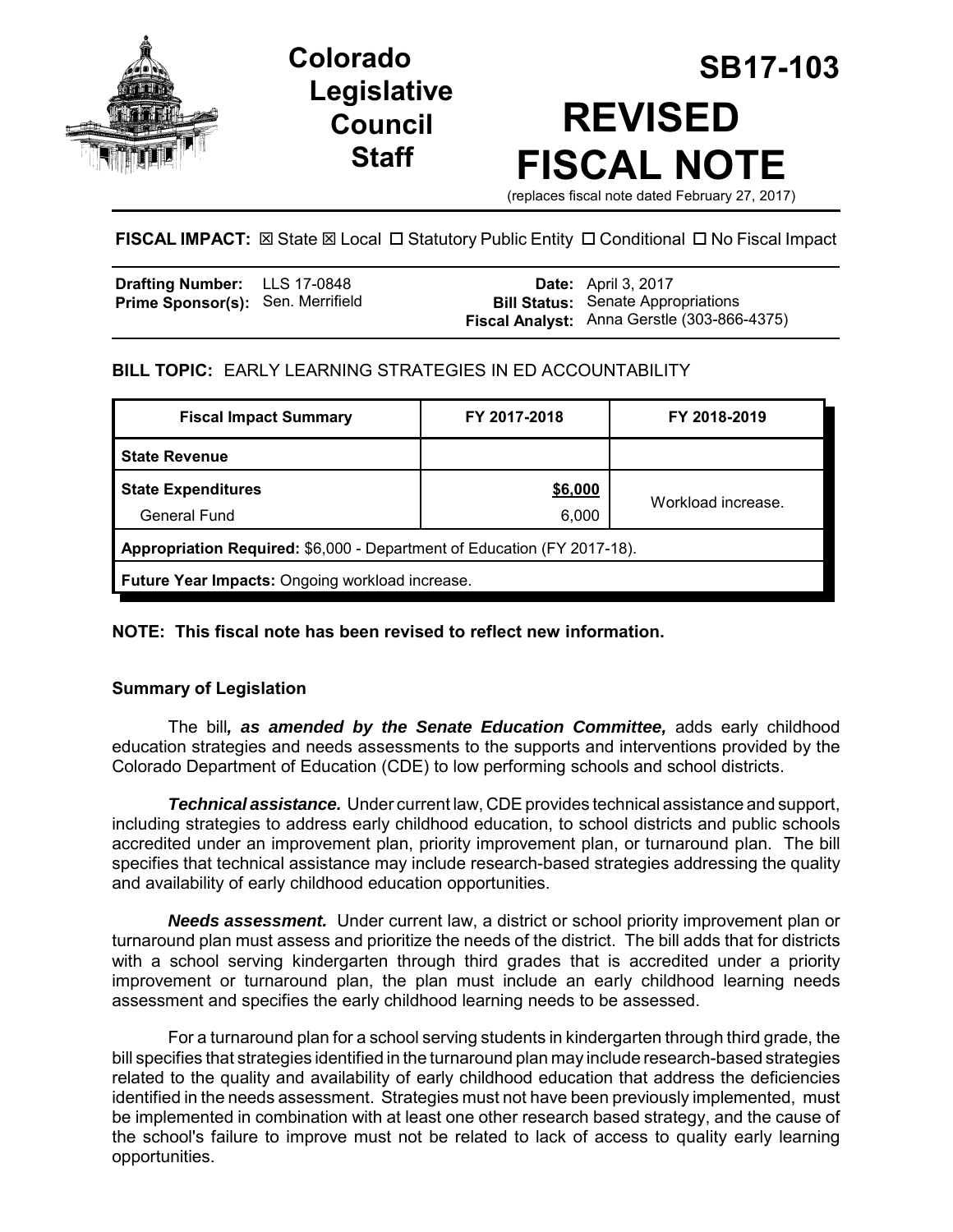#### **Background**

The school accountability process results in accreditation by the State Board of Education when a district and individual schools within a district meet required laws and rules. Each category of accreditation requires the district to create a corresponding improvement plan. The five categories of accreditation and improvement plans are:

- Accredited with Distinction (met or exceeded state expectations);
- Accredited (met expectations; must implement a performance plan);
- Accredited with Improvement Plan (not met expectations; must implement an improvement plan);
- Accredited with Priority Improvement Plan (not met expectations; must implement a priority improvement plan); and
- Accredited with Turnaround Plan (not met expectations; must implement a turnround plan).

Schools are also annually assigned one of the following plans, based on performance framework metrics: performance plan, improvement plan, priority improvement plan, or turnaround plan. Schools and districts may not remain accredited in the lowest two categories for longer than five years before the State Board of Education takes corrective action.

#### **State Expenditures**

*In FY 2017-18 only, the bill increases General Fund expenditures for CDE by \$6,000* to create tools and guidance to support schools and districts that must conduct an early childhood education needs assessment and identify strategies to address those needs. The fiscal note assumes five days of consultant work at \$1,200 per day. The bill also increases the workload for the Office of Early Childhood in CDE to provide technical assistance to schools and districts related to quality and availability of early childhood education; this workload increase can be accomplished within existing appropriations.

#### **School District Impact**

The bill increases costs and workload for school districts with a school serving kindergarten through third grades and accredited under a priority improvement or turnaround plan to conduct a needs assessment related to early childhood education. Costs vary by district depending on the district plan and the types of plans required for each school within the district.

#### **Effective Date**

The bill takes effect upon signature of the Governor, or upon becoming law without his signature.

#### **State Appropriations**

In FY 2017-18, the bill requires a General Fund appropriation of \$6,000 to the Colorado Department of Education.